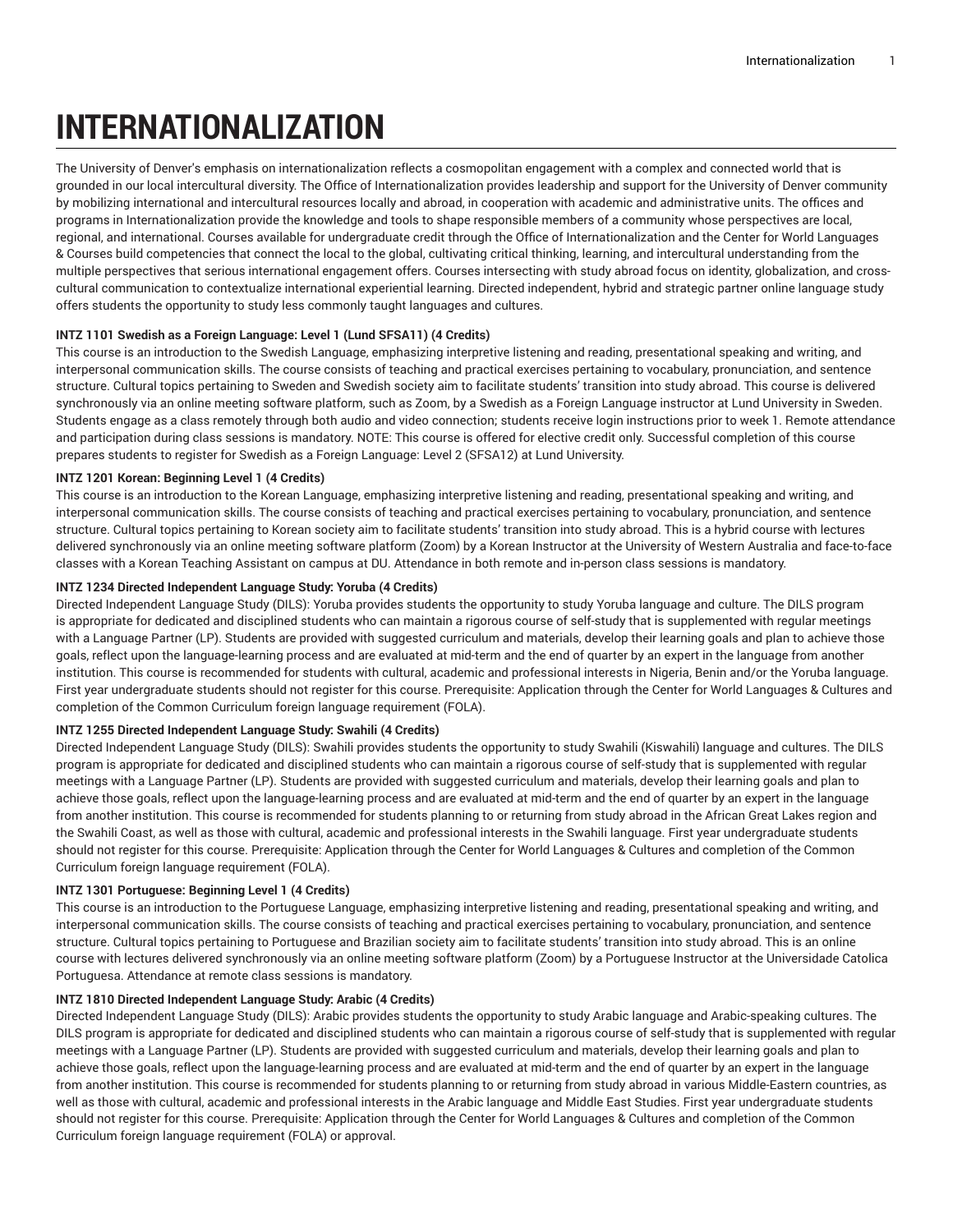# **INTZ 1891 Directed Independent Language Study: Hindi (4 Credits)**

Directed Independent Language Study (DILS): Hindi provides students the opportunity to study Hindi language and cultures. The DILS program is appropriate for dedicated and disciplined students who can maintain a rigorous course of self-study that is supplemented with regular meetings with a Language Partner (LP). Students are provided with suggested curriculum and materials, develop their learning goals and plan to achieve those goals, reflect upon the language-learning process and are evaluated at mid-term and the end of quarter by an expert in the language from another institution. This course is recommended for students planning to or returning from study abroad in India, as well as those with cultural, academic and professional interests in the Hindi language. First year undergraduate students should not register for this course. Prerequisite: Application through the Center for World Languages & Cultures and completion of the Common Curriculum foreign language requirement (FOLA).

## **INTZ 1910 Directed Independent Language Study: Quechua (4 Credits)**

Directed Independent Language Study (DILS): Quechua provides students the opportunity to study Quechua language and Quechua-speaking cultures. The DILS program is appropriate for dedicated and disciplined students who can maintain a rigorous course of self-study that is supplemented with regular meetings with a Language Partner (LP). Students are provided with suggested curriculum and materials, develop their learning goals and plan to achieve those goals, reflect upon the language-learning process and are evaluated at mid-term and the end of quarter by an expert in the language from another institution. This course is recommended for students planning to or returning from study abroad in various South American countries, as well as those with cultural, academic and professional interests in the Quechua language, Andean Studies, Indigenous languages and cultures. First year undergraduate students should not register for this course. Prerequisite: Application through the Center for World Languages & Cultures and completion of the Common Curriculum foreign language requirement (FOLA).

#### **INTZ 1946 Directed Independent Language Study: Swedish (4 Credits)**

Directed Independent Language Study (DILS): Swedish provides students the opportunity to study Swedish language and cultures. The DILS program is appropriate for dedicated and disciplined students who can maintain a rigorous course of self-study that is supplemented with regular meetings with a Language Partner (LP). Students are provided with suggested curriculum and materials, develop their learning goals and plan to achieve those goals, reflect upon the language-learning process and are evaluated at mid-term and the end of quarter by an expert in the language from another institution. This course is recommended for students planning to or returning from study abroad in Sweden, as well as those with cultural, academic and professional interests in the Swedish language. First year undergraduate students should not register for this course. Prerequisite: Application through the Center for World Languages & Cultures and completion of the Common Curriculum foreign language requirement (FOLA).

#### **INTZ 1955 Directed Independent Language Study: Portuguese (4 Credits)**

Directed Independent Language Study (DILS): Portuguese provides students the opportunity to study Portuguese language and Portuguesespeaking cultures. The DILS program is appropriate for dedicated and disciplined students who can maintain a rigorous course of self-study that is supplemented with regular meetings with a Language Partner (LP). Students are provided with suggested curriculum and materials, develop their learning goals and plan to achieve those goals, reflect upon the language-learning process and are evaluated at mid-term and the end of quarter by an expert in the language from another institution. This course is recommended for students planning to or returning from study abroad in Brazil or Portugal, as well as those with cultural, academic and professional interests in the Portuguese language. First year undergraduate students should not register for this course. Prerequisite: Application through the Center for World Languages & Cultures and completion of the Common Curriculum foreign language requirement (FOLA).

# **INTZ 1982 Directed Independent Language Study: Korean (4 Credits)**

Directed Independent Language Study (DILS): Korean provides students the opportunity to study Korean language and cultures. The DILS program is appropriate for dedicated and disciplined students who can maintain a rigorous course of self-study that is supplemented with regular meetings with a Language Partner (LP). Students are provided with suggested curriculum and materials, develop their learning goals and plan to achieve those goals, reflect upon the language-learning process and are evaluated at mid-term and the end of quarter by an expert in the language from another institution. This course is recommended for students planning to or returning from study abroad in South Korea, as well as those with cultural, academic and professional interests in the Korean language. First year undergraduate students should not register for this course. Prerequisite: Application through the Center for World Languages & Cultures and completion of the Common Curriculum foreign language requirement (FOLA).

#### **INTZ 1990 Directed Independent Language Study: Turkish (4 Credits)**

Directed Independent Language Study (DILS): Turkish provides students the opportunity to study Turkish language and cultures. The DILS program is appropriate for dedicated and disciplined students who can maintain a rigorous course of self-study that is supplemented with regular meetings with a Language Partner (LP). Students are provided with suggested curriculum and materials, develop their learning goals and plan to achieve those goals, reflect upon the language-learning process and are evaluated at mid-term and the end of quarter by an expert in the language from another institution. This course is recommended for students planning to or returning from study abroad in Turkey, as well as those with cultural, academic and professional interests in the Turkish language. First year undergraduate students should not register for this course. Prerequisite: Application through the Center for World Languages & Cultures and completion of the Common Curriculum foreign language requirement (FOLA).

#### **INTZ 2501 Exploring Global Citizenship (1-2 Credits)**

Examining questions or identity, globalization, and cross-cultural communication, this course is required of all students at DU intending to study abroad. The intent of the class is to help give students the tools and knowledge needed to be able to benefit from their experience abroad. The course is normally taken within the year prior to study abroad and is followed while abroad by the second course in the sequence, INTZ 2502, also required for students on unaffiliated programs. This is a 2 credit course. To take the course for 1 credit, students must provide documentation forwarded by academic and major advisor(s) directly to the course director that they have not been able to nor would be able to take the course for 2 credits prior to study abroad based on required (non-elective) course selection for the entire year prior. The department will then review the materials and determine whether the petition process is warranted.